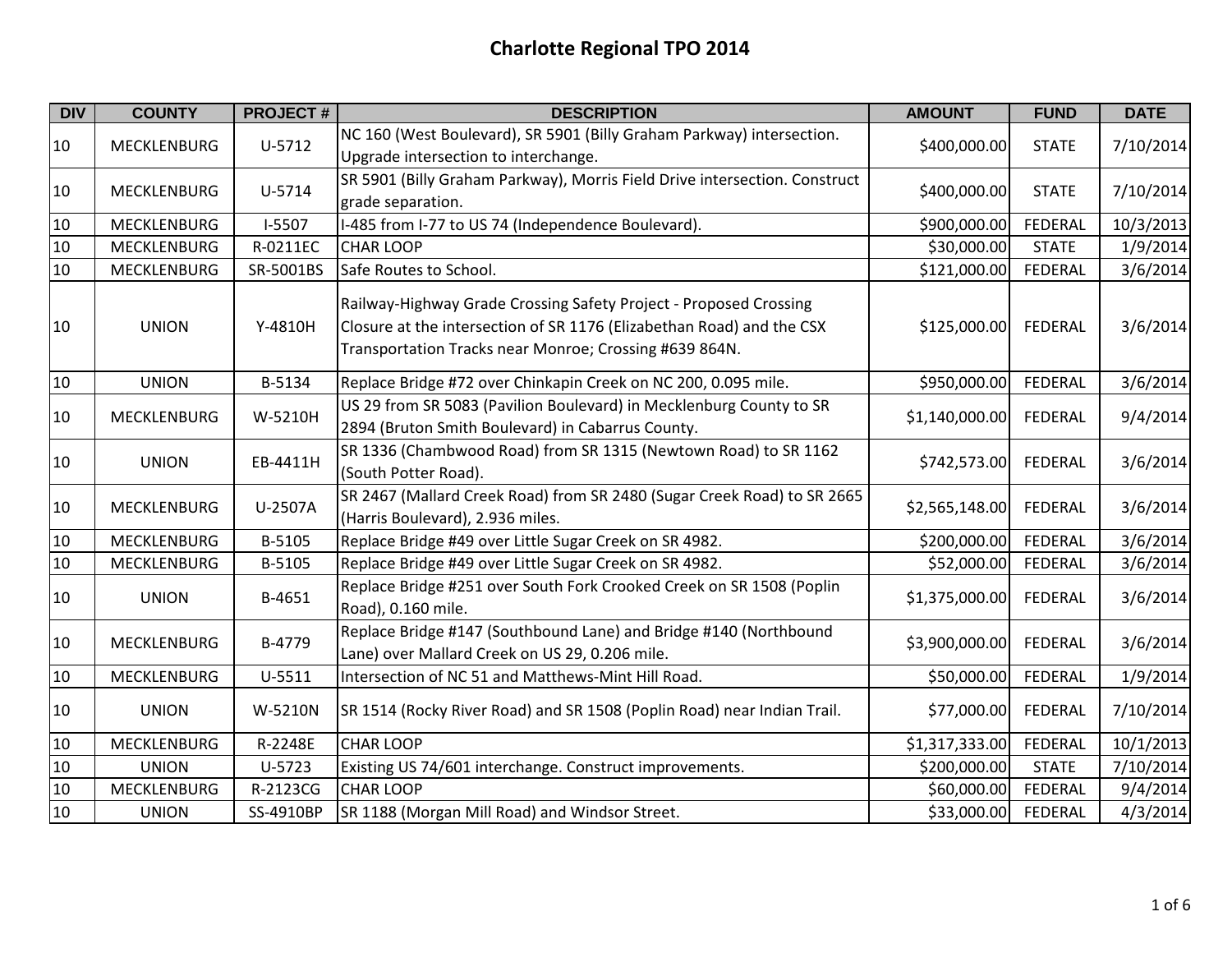| <b>DIV</b> | <b>COUNTY</b>      | <b>PROJECT#</b> | <b>DESCRIPTION</b>                                                                                                              | <b>AMOUNT</b>  | <b>FUND</b>    | <b>DATE</b> |
|------------|--------------------|-----------------|---------------------------------------------------------------------------------------------------------------------------------|----------------|----------------|-------------|
| 10         | <b>UNION</b>       | W-5210F         | SR 1001 (Love Mill Road) at SR 1637 (Lawyers Road), SR 1618 (Tom Heims<br>Road), and SR 1606 (Sikes Mill Road).                 | \$75,000.00    | <b>FEDERAL</b> | 1/9/2014    |
| 10         | Mecklenburg        | SS-4910BN       | SR 2935 (The Plaza) and Plaza Walk in Charlotte.                                                                                | \$10,000.00    | FEDERAL        | 1/9/2014    |
| 10         | <b>UNION</b>       | SS-4910BO       | NC 218 from SR 1525 (Mill Grove Road) to US 601 near Monroe.                                                                    | \$21,500.00    | <b>FEDERAL</b> | 1/9/2014    |
| 10         | <b>MECKLENBURG</b> | R-4902A         | I-77 to SR 3624 (Rea Road) south of Charlotte.                                                                                  | \$75,000.00    | FEDERAL        | 9/4/2014    |
| 10         | <b>UNION</b>       | U-5325A         | Intersection of SR 1317 (Weddington Church Road) and NC 16.                                                                     | ( \$8,486.88)  | <b>STATE</b>   | 9/4/2014    |
| 10         | <b>UNION</b>       | U-5325A         | Intersection of SR 1317 (Weddington Church Road) and NC 16.                                                                     | (\$152,546.47) | <b>STATE</b>   | 9/4/2014    |
| 10         | <b>UNION</b>       | $C-5128$        | US 74 from Flake Street to Morgan Street.                                                                                       | \$200,467.00   | FEDERAL        | 9/4/2014    |
| 10         | <b>UNION</b>       | EB-5011         | Bearskin Creek Greenway from Dickenson Park to Creft Park.                                                                      | \$220,000.00   | <b>FEDERAL</b> | 1/9/2014    |
| 10         | MECKLENBURG        | U-5114          | Intersection of US 21 and Gilead Road. Construct intersection<br>improvements, including bicycle and pedestrian accommodations. | \$100,000.00   | <b>STATE</b>   | 7/10/2014   |
| 10         | <b>UNION</b>       | U-5325B         | Construct roundabout at the intersection of NC 84 and SR 1344 (Matthews-<br>Weddington Road).                                   | (548,085.76)   | <b>STATE</b>   | 9/4/2014    |
| 10         | <b>UNION</b>       | SR-5001BW       | Safe Routes to School. Sidewalk Improvements serving Wingate<br>Elementary School.                                              | \$31,200.00    | FEDERAL        | 7/10/2014   |
| 10         | <b>UNION</b>       | U-5703          | US 74 (Roosevelt Boulevard) and SR 1514 (Rocky River Road) intersection.                                                        | \$200,000.00   | FEDERAL        | 7/10/2014   |
| 10         | <b>MECKLENBURG</b> | $I-5715$        | I-77 and the NC 73 interchange.                                                                                                 | \$500,000.00   | FEDERAL        | 7/10/2014   |
| 10         | <b>UNION</b>       | W-5210G         | NC 84 and SR 1349 (Airport Road).                                                                                               | \$85,000.00    | FEDERAL        | 1/9/2014    |
| 10         | <b>UNION</b>       | W-5210G         | NC 84 and SR 1349 (Airport Road).                                                                                               | \$700,000.00   | FEDERAL        | 7/10/2014   |
| 10         | <b>UNION</b>       | W-5520          | US 74 from Fairview Road to Wesley Chapel Stouts Road in Indian Trail.                                                          | \$585,000.00   | <b>FEDERAL</b> | 1/9/2014    |
| 10         | <b>MECKLENBURG</b> | C-5533          | The intersection of SR 5469 (Shopton Road) and SR 1156 (Beam Road).                                                             | \$190,000.00   | <b>FEDERAL</b> | 7/10/2014   |
| 10         | <b>MECKLENBURG</b> | W-5210M         | I-77 north Exit 16 ramp at SR 2108 (Sunset Road) in Charlotte.                                                                  | \$25,000.00    | FEDERAL        | 7/10/2014   |
| 10         | <b>UNION</b>       | W-52100         | SR 1365 (Stallings Road) and SR 1367 (Matthews Indian Trail Road) in<br>Stallings.                                              | \$60,000.00    | <b>FEDERAL</b> | 7/10/2014   |
| 10         | <b>UNION</b>       | W-5210L         | US 74 between Fowler Secrest Road and NC 200 (Morgan Mill Road).                                                                | \$150,000.00   | <b>FEDERAL</b> | 4/3/2014    |
| 10         | <b>MECKLENBURG</b> | W-5210I         | SR 4982 (Old US 421/Lancaster Highway) at SR 4039 (Lullingstone<br>Road/Wynhollow Downs Lane).                                  | \$25,000.00    | <b>FEDERAL</b> | 1/9/2014    |
| 10         | <b>MECKLENBURG</b> | $I-5714$        | I-77 and SR 2136 (Gilead Road) interchange.                                                                                     | \$500,000.00   | <b>FEDERAL</b> | 7/10/2014   |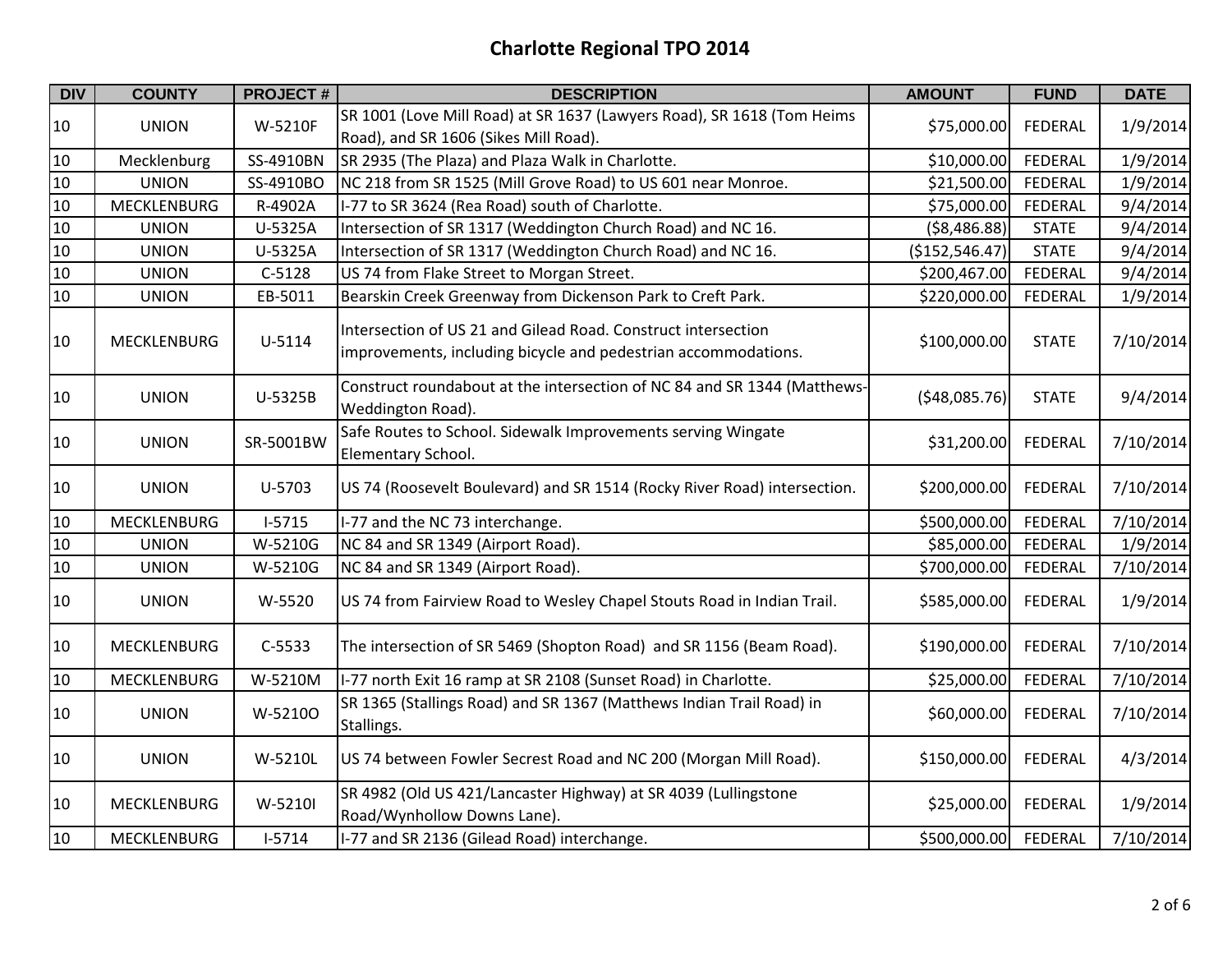| <b>DIV</b> | <b>COUNTY</b>                | <b>PROJECT#</b> | <b>DESCRIPTION</b>                                                                                                                                                       | <b>AMOUNT</b>     | <b>FUND</b>    | <b>DATE</b> |
|------------|------------------------------|-----------------|--------------------------------------------------------------------------------------------------------------------------------------------------------------------------|-------------------|----------------|-------------|
| 10         | UNION,<br><b>MECKLENBURG</b> | R-3329          | <b>US74</b>                                                                                                                                                              | \$5,484,000.00    | FEDERAL        | 10/1/2013   |
| 10         | <b>MECKLENBURG</b>           | R-4902          | <b>CHAR LOOP</b>                                                                                                                                                         | ( \$5,251,393.00) | FEDERAL        | 10/1/2013   |
| 10         | <b>MECKLENBURG</b>           | R-4902          | <b>CHAR LOOP</b>                                                                                                                                                         | (\$12,856,858.00) | FEDERAL        | 10/1/2013   |
| 10         | <b>MECKLENBURG</b>           | R-4902          | <b>CHAR LOOP</b>                                                                                                                                                         | \$31,240,000.00   | <b>FEDERAL</b> | 10/1/2013   |
| 10         | <b>MECKLENBURG</b>           | R-4902          | <b>CHAR LOOP</b>                                                                                                                                                         | \$12,760,000.00   | FEDERAL        | 10/1/2013   |
| 10         | MECKLENBURG                  | R-4902          | <b>CHAR LOOP</b>                                                                                                                                                         | (\$21,000,000.00) | FEDERAL        | 10/1/2013   |
| 10         | MECKLENBURG                  | Y-4810G         | Permanent Crossing Closure at the intersection of Church Street and the<br>CSX Transportation Tracks; Crossing #631 402Y.                                                | \$325,000.00      | FEDERAL        | 5/1/2014    |
| 10         | <b>MECKLENBURG</b>           | BP-5500T        | Bridge Preservation Program. Bridge #339 over I-77 on I-277 and Bridge<br>#122 over US 74 on SR 4886.                                                                    | \$1,370,000.00    | <b>FEDERAL</b> | 5/1/2014    |
| 10         | <b>MECKLENBURG</b>           | W-5210H         | US 29 from SR 5083 (Pavilion Boulevard) in Mecklenburg County to SR<br>2894 (Bruton Smith Boulevard) in Cabarrus County.                                                 | \$100,000.00      | <b>FEDERAL</b> | 10/3/2013   |
| 10         | <b>MECKLENBURG</b>           | <b>I-5006</b>   | I-85 North and Southbound from the Gaston County Line to the beginning<br>of concrete pavement in Mecklenburg County near<br>SR 1601 (Moore's Chapel Road), 0.650 miles. | (\$25,540.50)     | <b>FEDERAL</b> | 10/1/2013   |
| 10         | <b>MECKLENBURG</b>           | U-0209B         | <b>US74</b>                                                                                                                                                              | \$14,000,000.00   | FEDERAL        | 7/1/2014    |
| 10         | <b>MECKLENBURG</b>           | R-4902          | <b>CHAR LOOP</b>                                                                                                                                                         | \$21,000,000.00   | <b>FEDERAL</b> | 10/1/2013   |
| 10         | <b>MECKLENBURG</b>           | R-2555          | SR 2697 from NC 73 (Sam Furr Road) to I-77 at Cornelius.                                                                                                                 | \$140,000.00      | <b>STATE</b>   | 5/1/2014    |
| 10         | <b>MECKLENBURG</b>           | R-2555B         | SR 5544 from NC 73 (Sam Furr Road) to SR 2151 (Jetton Road).                                                                                                             | \$360,000.00      | <b>STATE</b>   | 5/1/2014    |
| 10         | MECKLENBURG                  | R-2555          | SR 2697 from NC 73 (Sam Furr Road) to I-77 at Cornelius.                                                                                                                 | \$170,000.00      | <b>STATE</b>   | 8/7/2014    |
| 10         | MECKLENBURG                  | $I-5507$        | I-485 from I-77 to US 74 (Independence Boulevard).                                                                                                                       | \$200,000.00      | <b>FEDERAL</b> | 5/1/2014    |
| 10         | MECKLENBURG                  | B-4779          | Replace Bridge #147 (Southbound Lane) and Bridge #140 (Northbound<br>Lane) over Mallard Creek on US 29, 0.206 mile.                                                      | \$1,130,712.00    | <b>FEDERAL</b> | 6/5/2014    |
| 10         | <b>UNION</b>                 | B-5134          | Replace Bridge #72 over Chinkapin Creek on NC 200, 0.095 mile.                                                                                                           | \$235,972.00      | <b>FEDERAL</b> | 6/5/2014    |
| 10         | <b>MECKLENBURG</b>           | U-5507A         | I-485 / Prosperity Church Road Interchange.                                                                                                                              | \$614,000.00      | FEDERAL        | 6/5/2014    |
| 10         | <b>UNION</b>                 | W-5210F         | SR 1001 (Love Mill Road) at SR 1637 (Lawyers Road), SR 1618 (Tom Heims<br>Road), and SR 1606 (Sikes Mill Road).                                                          | \$1,044,000.00    | <b>FEDERAL</b> | 6/5/2014    |
| 10         | <b>MECKLENBURG</b>           | W-5210H         | US 29 from SR 5083 (Pavilion Boulevard) in Mecklenburg County to SR<br>2894 (Bruton Smith Boulevard) in Cabarrus County.                                                 | \$10,000.00       | <b>FEDERAL</b> | 6/5/2014    |
| 10         | <b>UNION</b>                 | B-4651          | Replace Bridge #251 over South Fork Crooked Creek on SR 1508, 0.160<br>mile.                                                                                             | \$441,733.00      | <b>FEDERAL</b> | 6/5/2014    |
| 10         | <b>MECKLENBURG</b>           | U-0209B         | <b>US74</b>                                                                                                                                                              | \$205,000.00      | FEDERAL        | 10/1/2013   |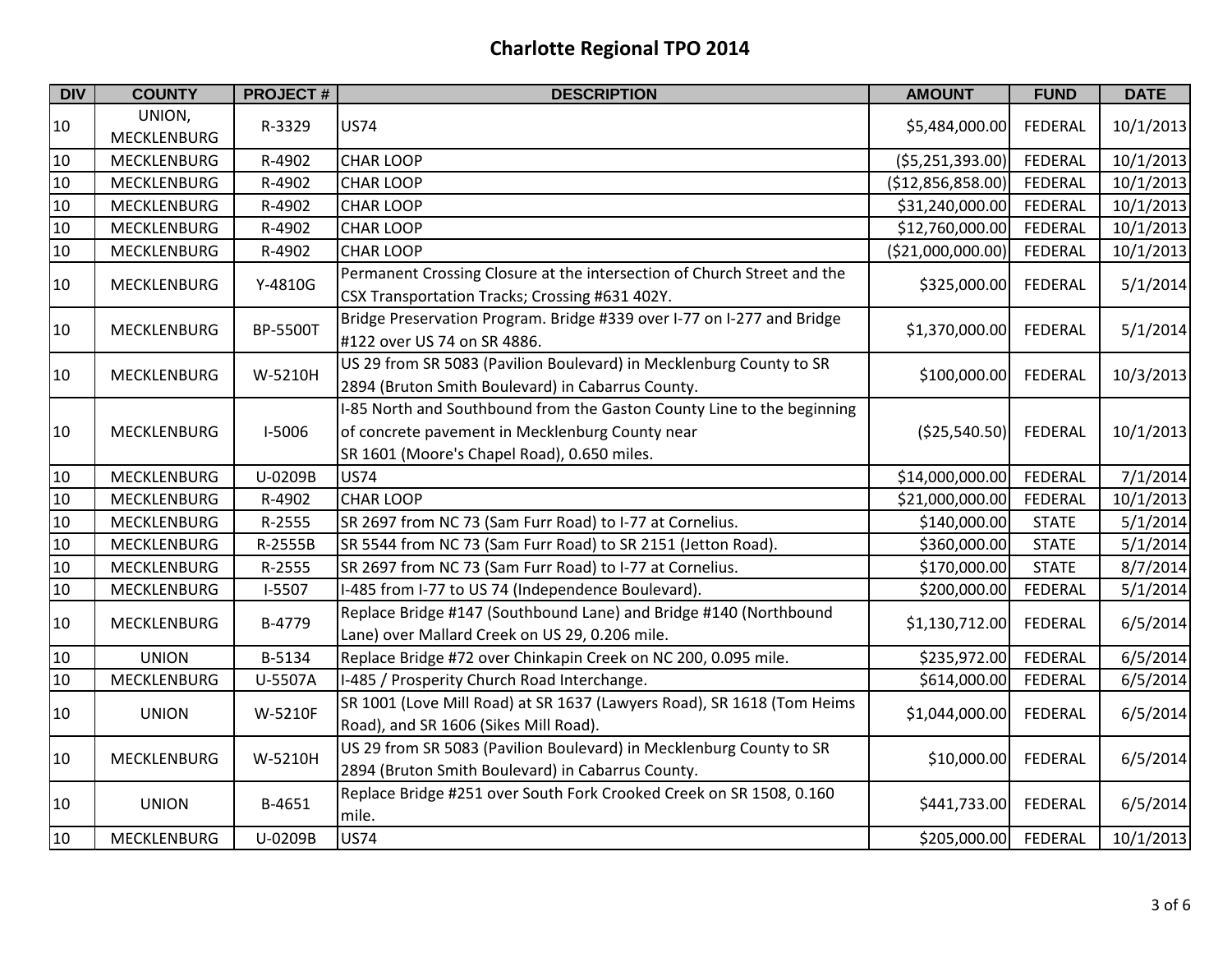| <b>DIV</b> | <b>COUNTY</b>      | <b>PROJECT#</b>  | <b>DESCRIPTION</b>                                                                                                                                                                                                                                                     | <b>AMOUNT</b>   | <b>FUND</b>    | <b>DATE</b> |
|------------|--------------------|------------------|------------------------------------------------------------------------------------------------------------------------------------------------------------------------------------------------------------------------------------------------------------------------|-----------------|----------------|-------------|
| 10         | <b>UNION</b>       | <b>BD-5110AC</b> | Replace Bridge #330 over a Branch of Little Richardson Creek on SR 2133.                                                                                                                                                                                               | \$485,000.00    | <b>FEDERAL</b> | 6/5/2014    |
| 10         | <b>MECKLENBURG</b> | $I-4720$         | I-77 from I-277 (Exit 9) to the South Carolina State Line, 8.700 miles.                                                                                                                                                                                                | ( \$61, 930.00) | <b>FEDERAL</b> | 10/1/2013   |
| 10         | <b>MECKLENBURG</b> | $I-4720$         | I-77 from I-277 (Exit 9) to the South Carolina State Line.                                                                                                                                                                                                             | \$337,650.00    | FEDERAL        | 10/1/2013   |
| 10         | <b>MECKLENBURG</b> | <b>I-5006</b>    | I-85 North and Southbound from the Gaston County Line to the beginning<br>of concrete pavement in Mecklenburg County near<br>SR 1601 (Moore's Chapel Road), 0.650 miles.                                                                                               | \$139,575.00    | <b>FEDERAL</b> | 10/1/2013   |
| 10         | <b>UNION</b>       | B-5109           | Replace Bridge #29 over Goose Creek on NC 218, 0.126 miles.                                                                                                                                                                                                            | \$1,300,000.00  | FEDERAL        | 11/7/2013   |
| 10         | <b>MECKLENBURG</b> | I-5210D          | Interstate Maintenance and Preservation Program, I-485 in Mecklenburg<br>County.                                                                                                                                                                                       | \$1,532,970.00  | FEDERAL        | 11/7/2013   |
| 10         | MECKLENBURG        | U-2507A          | SR 2467 (Mallard Creek Road) from SR 2480 (Sugar Creek Road) to SR 2665<br>(Harris Boulevard), 2.936 miles.                                                                                                                                                            | \$26,500,000.00 | <b>FEDERAL</b> | 11/7/2013   |
| 10         | <b>UNION</b>       | W-5520           | US 74 (Fairview Road) to Wesley Chapel Stouts Road in Indian Trial.                                                                                                                                                                                                    | \$340,000.00    | FEDERAL        | 8/7/2014    |
| 10         | <b>MECKLENBURG</b> | C-5540           | South Tryon Street Navin Road from Alpine Drive to Gibbon Road,<br>construct sidewalk on north side. Gibbon Road from Nevin Road to Sugar<br>Creek Road, construct sidewalk on south side. West Sugar Road from<br>Bisaner Street and Mallard Creek Road, fill gaps in | \$298,000.00    | FEDERAL        | 11/7/2013   |
| 10         | <b>MECKLENBURG</b> | P-5200EA         | Thrift Depot Relocation; Piedmont and Northern Railroad.                                                                                                                                                                                                               | \$450,000.00    | <b>FEDERAL</b> | 2/6/2014    |
| 10         | <b>UNION</b>       | B-5109           | Replace Bridge #29 over Goose Creek on NC 218, 0.124 mile.                                                                                                                                                                                                             | \$176,076.00    | FEDERAL        | 2/6/2014    |
| 10         | <b>MECKLENBURG</b> | R-2248E          | <b>CHAR LOOP</b>                                                                                                                                                                                                                                                       | \$5,484,000.00  | FEDERAL        | 10/1/2013   |
| 10         | <b>MECKLENBURG</b> | U-0209B          | <b>US74</b>                                                                                                                                                                                                                                                            | \$5,484,000.00  | FEDERAL        | 10/1/2013   |
| 10         | MECKLENBURG        | B-5378           | Bridge #210 over Briar Creek on Michael Baker Road.                                                                                                                                                                                                                    | \$109,085.00    | <b>FEDERAL</b> | 8/7/2014    |
| 10         | <b>UNION</b>       | B-5109           | Replace Bridge #29 over Goose Creek on NC 218.                                                                                                                                                                                                                         | \$370,000.00    | FEDERAL        | 12/5/2013   |
| 10         | <b>MECKLENBURG</b> | U-2507AA         | SR 2467 (IBM Drive) to Mallard Creek Road extension in Charlotte.                                                                                                                                                                                                      | \$1,000,000.00  | FEDERAL        | 12/5/2013   |
| 10         | <b>MECKLENBURG</b> | C-5540           | South Tryon Street, Nevin Road from Alpine Drive to Gibbon Road, Gibbon<br>Road from Nevin Road to Sugar Creek Road, West Sugar Road from Bisaner<br><b>Street and Mallard Creek Road.</b>                                                                             | (\$170,000.00]  | FEDERAL        | 12/5/2013   |
| 10         | <b>UNION</b>       | B-5134           | Replace Bridge #72 over Chinkapin Creek on NC 200.                                                                                                                                                                                                                     | \$140,000.00    | FEDERAL        | 12/5/2013   |
| 10         | <b>UNION</b>       | <b>BD-5110AA</b> | Replace Bridge #234 over West Fork Twelve Mile Creek on SR 1358.                                                                                                                                                                                                       | \$30,000.00     | FEDERAL        | 11/7/2013   |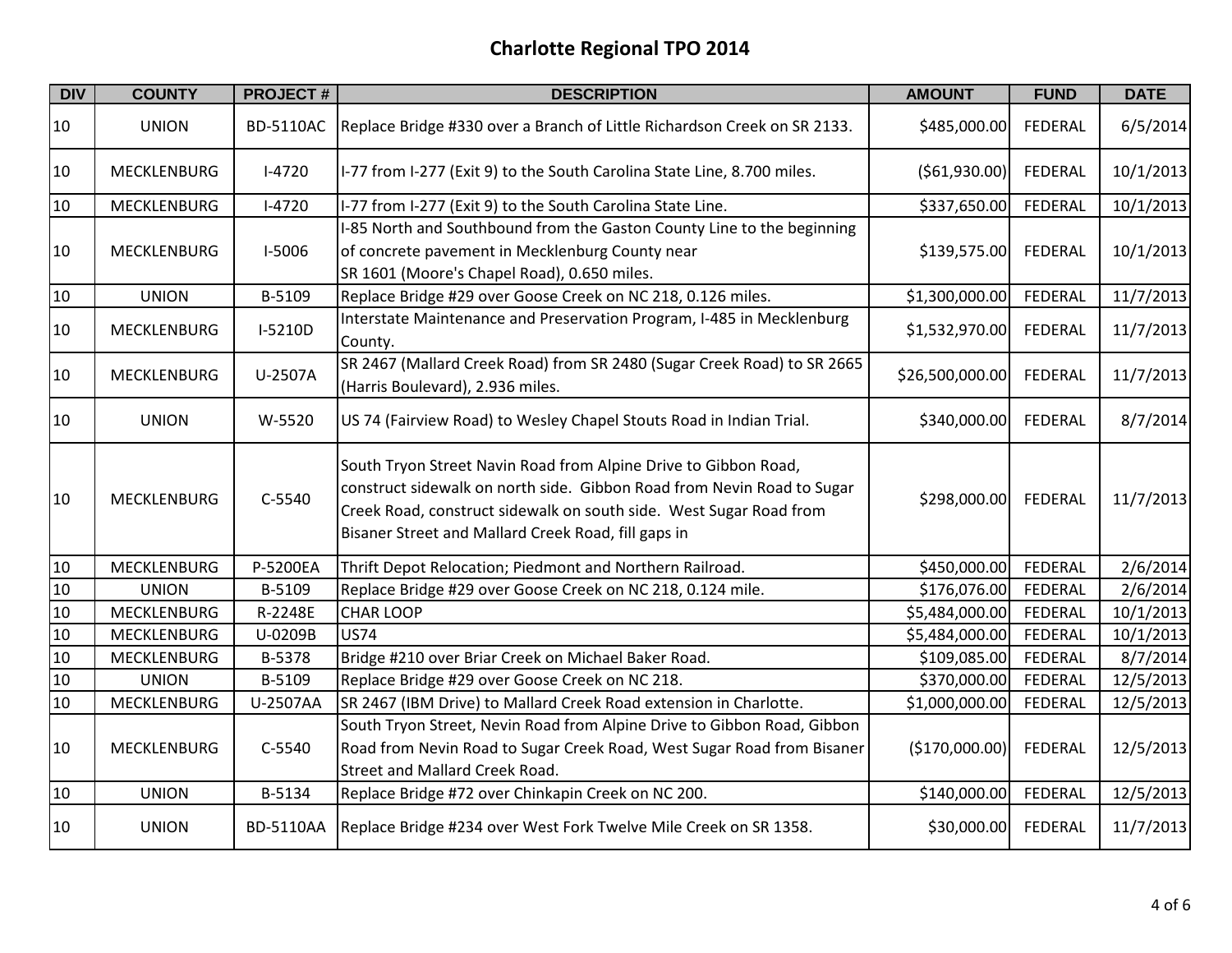| <b>DIV</b>      | <b>COUNTY</b>       | <b>PROJECT#</b>  | <b>DESCRIPTION</b>                                                                                                                                                                                                           | <b>AMOUNT</b>    | <b>FUND</b>    | <b>DATE</b> |
|-----------------|---------------------|------------------|------------------------------------------------------------------------------------------------------------------------------------------------------------------------------------------------------------------------------|------------------|----------------|-------------|
| $10\,$          | <b>UNION</b>        | <b>BD-5110AB</b> | Replace Bridge #285 over Lynches Creek on SR 2153.                                                                                                                                                                           | \$15,000.00      | FEDERAL        | 11/7/2013   |
| 10              | <b>UNION</b>        | <b>BD-5110AC</b> | Replace Bridge #330 over a Branch of Little Richardson Creek on SR 2133.                                                                                                                                                     | \$15,000.00      | <b>FEDERAL</b> | 11/7/2013   |
| 10              | <b>MECKLENBURG</b>  | U-5115           | Intersection of NC 51 and Idlewild Road (SR 3143 / SR 3174).                                                                                                                                                                 | \$75,000.00      | FEDERAL        | 11/7/2013   |
| 10              | <b>MECKLENBURG</b>  | U-5507A          | I-485/Prosperity Church Road interchange.                                                                                                                                                                                    | \$2,011,000.00   | FEDERAL        | 11/7/2013   |
| 10              | <b>MECKLENBURG</b>  | $I-5405$         | I-77 from I-277 (Brookshire Freeway) to I-485; Combined with I-4750AA; I-<br>77 from SR 5544 (West Catawba Avenue; exit 28) to NC 150; (exit 26); and<br>combined with I-3311C; I-277 (Brookshire Freeway) to north of I-85. | \$12,000,000.00  | <b>FEDERAL</b> | 9/4/2014    |
| 10              | MECKLENBURG         | U-5507B          | I-485 Prosperity Church Road, northwest arc of the I-485/Prosperity<br>Church Road interchange.                                                                                                                              | \$1,752,000.00   | <b>FEDERAL</b> | 11/7/2013   |
| 10              | MECKLENBURG         | B-5105           | Replace Bridge #49 over Little Sugar Creek on SR 4982.                                                                                                                                                                       | \$200,000.00     | FEDERAL        | 12/5/2013   |
| 12              | <b>IREDELL</b>      | I-5606           | Pavement Rehabilitation, 9.000 miles.                                                                                                                                                                                        | \$15,000,000.00  | <b>FEDERAL</b> | 2/6/2014    |
| 12              | <b>IREDELL</b>      | K-4908           | I-77; New Rest Area pair on new location.                                                                                                                                                                                    | \$2,500,000.00   | FEDERAL        | 12/5/2013   |
| $\frac{12}{12}$ | <b>IREDELL</b>      | $1 - 5717$       | I-77 and the NC 150 interchange.                                                                                                                                                                                             | \$750,000.00     | <b>FEDERAL</b> | 7/10/2014   |
|                 | <b>IREDELL</b>      | K-4908           | I-77; New Rest Area pair on new location.                                                                                                                                                                                    | (\$2,250,000.00] | <b>FEDERAL</b> | 2/6/2014    |
| 12              | <b>IREDELL</b>      | $I-4723$         | I-77 from the Mecklenburg/Iredell County Line to Exit 45, 12.600 miles.                                                                                                                                                      | ( \$93, 830.00)  | <b>FEDERAL</b> | 10/1/2013   |
| 12              | <b>IREDELL</b>      | I-3819A          | I-40/I-77 Interchange including I-40 from west of SR 2003 (Radio Road) to<br>west of SR 2158 (Old Mocksville Road) and I-77 from south of I-40 to south<br>of SR 2171 (Jane Sower Road) in Statesville, 3.360 miles.         | \$1,097,000.00   | <b>FEDERAL</b> | 10/1/2013   |
| 12              | <b>IREDELL</b>      | $I-4723$         | I-77 from the Mecklenburg/Iredell County Line to Exit 45, 12.600 miles.                                                                                                                                                      | \$1,163,419.00   | <b>FEDERAL</b> | 10/1/2013   |
| 12              | <b>IREDELL</b>      | I-5606           | I-77 from Exit 45 to Exit 54, 7.200 miles.                                                                                                                                                                                   | (\$4,922,618.00) | <b>FEDERAL</b> | 6/5/2014    |
| 12              | <b>IREDELL</b>      | $I-5106$         | I-77 from Milepost 57.83 to Milepost 61.74, 3.90 miles.                                                                                                                                                                      | \$680,000.00     | FEDERAL        | 10/1/2013   |
| 12              | <b>IREDELL</b>      | W-5212O          | US 21 at SR 1922 (Shumaker Drive) / SR 2171 (Jane Sowers Road).                                                                                                                                                              | \$100,000.00     | <b>FEDERAL</b> | 4/3/2014    |
| 12              | <b>IREDELL</b>      | $I-5106$         | I-77 from Milepost 57.83 to Milepost 61.74, 3.870 miles.                                                                                                                                                                     | (\$115,000.00)   | <b>FEDERAL</b> | 10/1/2013   |
| $\frac{12}{12}$ | <b>IREDELL</b>      | SS-4912BA        | SR 1100 (Brawley School Road) at SR 1178 (Blume Road).                                                                                                                                                                       | \$5,000.00       | <b>FEDERAL</b> | 1/9/2014    |
|                 | <b>IREDELL</b>      | $C-5529$         | Intersection of NC 115 and Faith Road (Campus Lane).                                                                                                                                                                         | \$152,000.00     | <b>FEDERAL</b> | 8/7/2014    |
| 12              | <b>IREDELL</b>      | C-5200           | NC 115 and NC 150.                                                                                                                                                                                                           | \$96,842.00      | <b>FEDERAL</b> | 1/9/2014    |
| 12              | <b>IREDELL</b>      | SS-4912BH        | SR 2321 (Broad Street) at Elm Street.                                                                                                                                                                                        | \$5,000.00       | FEDERAL        | 9/4/2014    |
| 10              | <b>DIVISIONWIDE</b> | EE-4910          | Ecosystems Enhancement Program.                                                                                                                                                                                              | ( \$90,669.13)   | <b>STATE</b>   | 7/10/2014   |